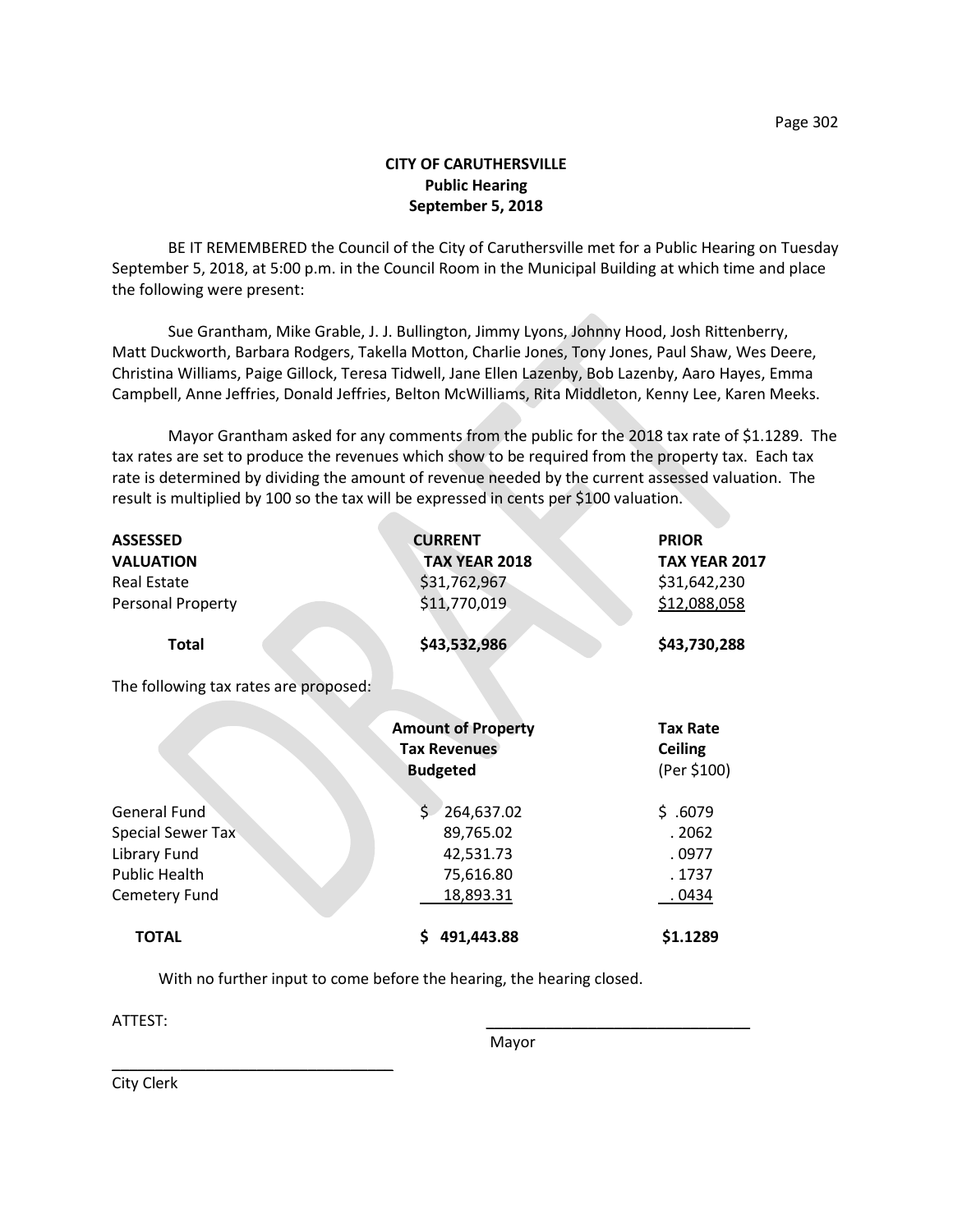Be it remembered the Council of the City of Caruthersville met in regular session Tuesday September 4, 2018 at 5:05 p.m. in the Council room of the Municipal Building at which time and place the following were present:

| Sue Grantham             | Mayor                 |
|--------------------------|-----------------------|
| <b>Takella Motton</b>    | <b>City Clerk</b>     |
| Lawrence Dorroh (Absent) | <b>City Counselor</b> |
| Tony Jones               | Sergeant at Arms      |
| Rittenberry              | Councilperson         |
| Grable                   | Councilperson         |
| Hood                     | Councilperson         |
| Merideth (Absent)        | Councilperson         |
| Rodgers                  | Councilperson         |
| Duckworth                | Councilperson         |
| <b>Bullington</b>        | Councilperson         |
| Lyons                    | Councilperson         |
|                          |                       |

The number of members necessary to consider a quorum being present, the Mayor called the meeting to order and announced the meeting was in session for the transaction of business.

The first order of business was the approval of the regular session minutes of August, 20, 2018 Councilperson Grable motion to approve, second by Councilperson Hood, with all in favor.

Councilperson Rittenberry motion for approval of the closed session minutes of August 20, 2018 second by Councilperson Duckworth, with all in favor.

Councilperson Lyons motion for approval of reports and bills, second by Councilperson Hood, with all in favor.

Police report; Chief Tony Jones reported that he and Terry Rushing had gone to a residence on Laurant and there were several squatters at the residence with no utilities. They were served to vacate, and the Chief and Mr. Rushing went back the following day, and they were still there. They were given a timeframe to vacate, and the City boarded up the residence. Chief Jones stated that there was someone that has been taking care of the property by keeping the grass mowed, and asked what the Council had decided on residents that had taken care of properties for a year. There had been some discussion, but the Council will get with Counselor Dorroh about the matter. Councilperson Bullington made mention of getting a list of the City properties and posting them in the paper for bids as a means of relieving the City from the upkeep.

Fire report; Fire calls from August 22, 2018 through September 4, 2018 are as follows: 8/22/18; Fan in restroom was smoking on Truman Blvd.,  $8/22/18$ ; Stove afire with minor damage on W. 6<sup>th</sup> St, 8/26/18; Smoke odor on W  $6<sup>th</sup>$  St, 8/26/18; Soak tank afire with no damage at Trinity Marine, 8/27/18;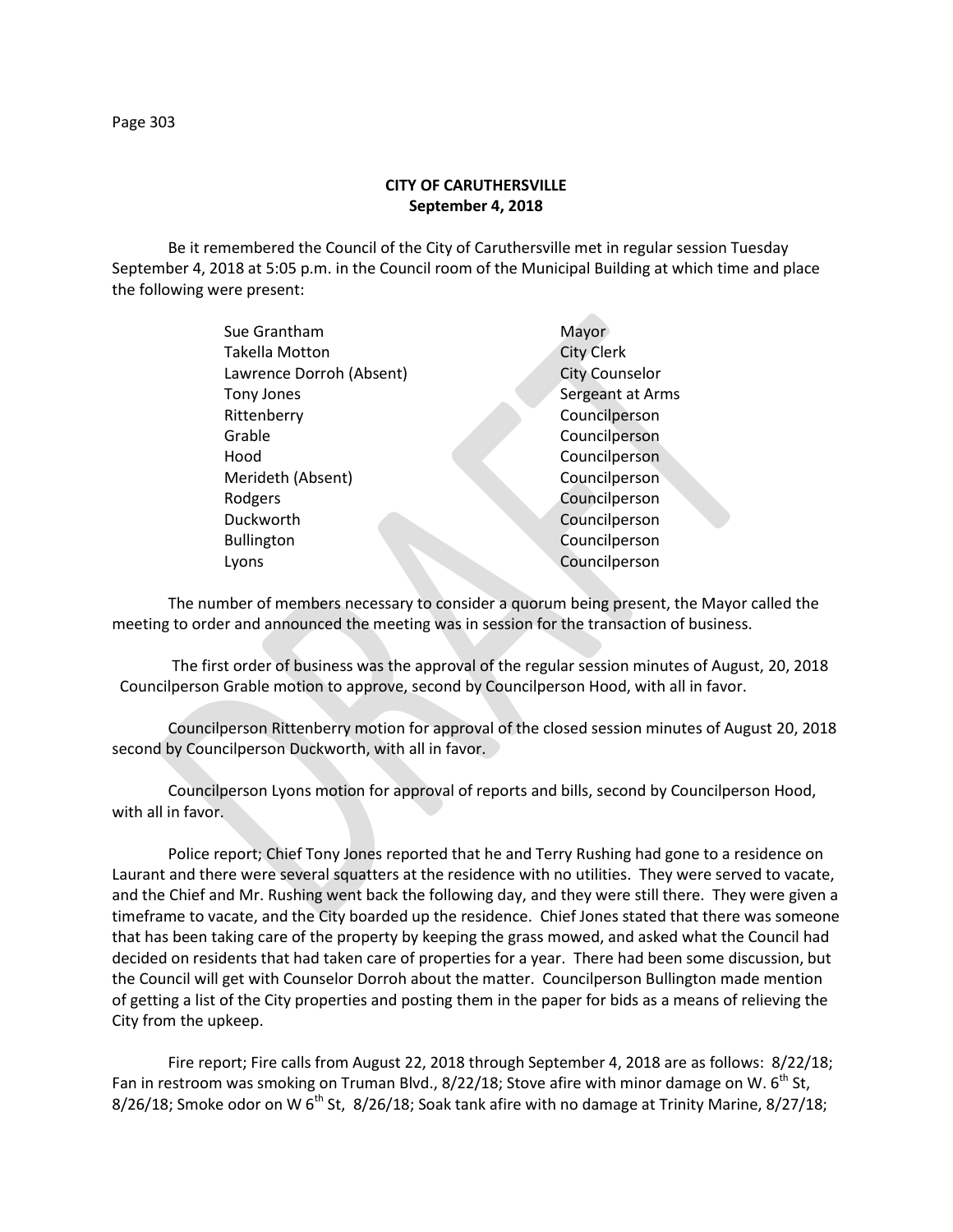Air conditioner smoking at Southgate Living Center, 8/27/18; Grass fire on Hwy 84 W, 8/28/18; Structure fire with moderate damage on County Hwy 489, 8/29/18; Dead trees burning at the Boat Club Chute no action taken, 8/30/18; Structure fire total loss on Childers Lane south of Cooter. The training for the month was Tanker Shuttle operations with 13 firefighters in attendance. There are currently 122 members of the Rural Fire Subscription.

Code Enforcement; Sonya Fuller reported that she hasn't sent out as many letters because of the door hangers being so effective. Ms. Fuller had a court appearance on August 23, 2018 regarding a citation, and gave a complaint on W.  $11<sup>th</sup>$  St., awaiting the paperwork for the court date. The City has received 2 more volunteers from Workforce Development. Chief Tony Jones made mention that W. 11<sup>th</sup> St. should be cleared by this Friday.

Water & Sewer report; Paul Shaw reported that the Industrial Dr. Water tower was being painted, and the inside would be sandblasted and painted at a later date. James Elliot was presented his Rural Water certificate for passage of Water Management certification.

Park & Recreation; Wes Deere reported that the Pee wee football will have their first game Tuesday September 18, 2018 at Hopke Field, admission's \$1.00, and encourages everyone to come out a support the kids. The pool heater is out, and bids will have to be submitted. The last pool heater was purchased in 2015 for \$18,171.89. Mr. Deere has a quote for a pool heater that's resistant to the corrosive nature of the pool area. An exhaust fan needs to be put in at ground level in order to get the chlorine out to prevent damage to the pool heater. Mayor Grantham stated that the exhaust system should be included in the bid. Paul Shaw recommended that Wes Deere contact some of the vendors that Water & Sewer deal with that specialize in dealing with the effects of chlorine.

Library report; Teresa Tidwell reported that September was Library card signup. During September there will be no charge for replacement cards which are \$1.00. The last 4 digits will be input into the computer which serves as monitoring card usage as part of the Edge Initiative.

Insurance report; Josh Rittenberry reported that Colonial Life was interested in coming back to offer supplemental insurance to the employees, and the Council agreed that they could as long as there was no obligations set forth.

Budget report; Councilperson Bullington presented the budget and pointed out the summary of accounts that make up the General Fund as follows:

|                 | <b>Fund Balance 2018-2019</b> | Projected Fund Balance 2019 |
|-----------------|-------------------------------|-----------------------------|
| Sales           | \$1,200,780.82                | \$909,591.82                |
| Street          | 0.00                          | 0.00                        |
| Sewer Extension | 617,911.33                    | 646,711.33                  |
| Cemetery        | 53,325.65                     | 42,404.15                   |
| Library         | 0.00                          | 41,164.00                   |
| Sanitation      | 70,259.83                     | 29,091.83                   |
| Airport         | 8,731.51                      | 1,211.51                    |
| Airport Fuel    | 593.36                        | 95.36                       |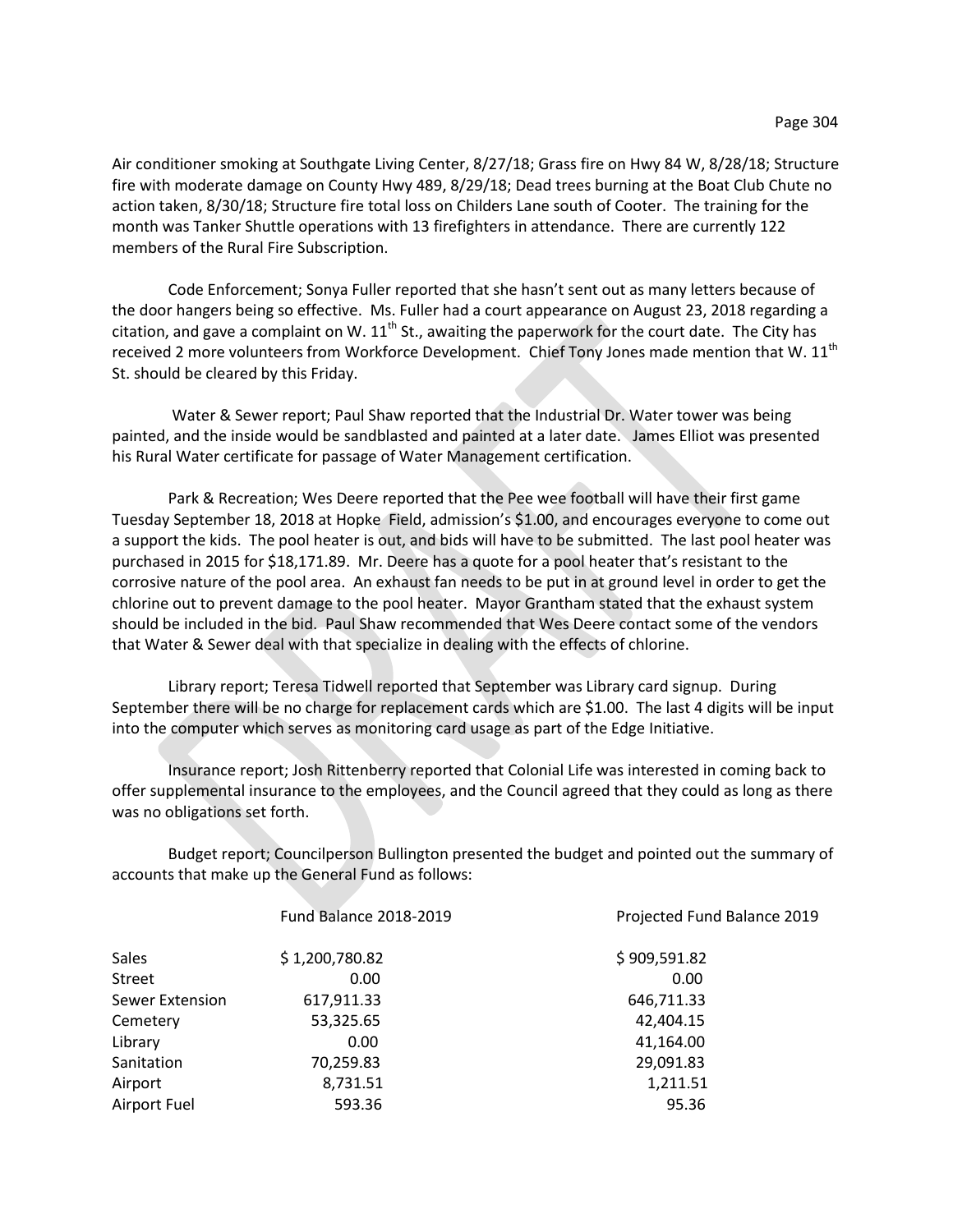| <b>Fund Balance 2018-2019</b> | Projected Fund Balance 2019 |
|-------------------------------|-----------------------------|
| \$<br>9,989.67                | \$.<br>5,489.67             |
| 0.00                          | 0.00                        |
| 2,472.96                      | 3,572.96                    |
| 0.00                          | 0.00                        |
| 605,734.74                    | 641,152.74                  |
| 115,993.11                    | 89,106.40                   |
| 108,483.35                    | 153,565.35                  |
| 0.00                          | 25,763.00                   |
| 831,489.80                    | 883,289.80                  |
| 193,180.91                    | 132,880.91                  |
| 58,300.00                     | 67,045.00                   |
| 4,097,089.19                  | 3,895,378.98                |
|                               |                             |

Councilperson Bullington pointed out the restrictive accounts, which are listed above the last 3 from the bottom as being set aside for allocated usage. The General Fund revenues are as follows:

| <b>Actual 2017-18</b>             | \$2, 717, 198.22 | Projected 2018-19 | \$2,671,901.00 |
|-----------------------------------|------------------|-------------------|----------------|
| Expenditures                      | 2,704,990.18     |                   | 2,601,895.00   |
| <b>Balance After Expenditures</b> | 12,208.34        |                   | 70,006.00      |
| <b>Transfers Out</b>              | 153,377.45       |                   | 81,925.00      |
| Balance After Transfers Out       | $-141,169.11$    |                   | $-11,919.00$   |
| Transfers In                      | 58,684.71        |                   | 15,320.00      |
| <b>Balance After Transfers In</b> | $-82,484.40$     |                   | 3,401.00       |

Councilperson Bullington recommended adopting the budget. Councilperson Grable motion for approval, second by Councilperson Lyons, which resulted in the following vote:

| Rittenberry | Yes | Grable            | Yes |
|-------------|-----|-------------------|-----|
| Hood        | Yes | Rodgers           | Yes |
| Duckworth   | Yes | <b>Bullington</b> | Yes |
| Lyons       | Yes |                   |     |

There is potential interest in the Wal-Mart building. Counselor Dorroh is composing a letter to Mr. Rosen, and the Mayor stated that anyone wanting to contribute anything to the letter should contact Counselor Dorroh. The consensus was to revisit the letter once Counselor Dorroh is available.

Councilperson Bullington made mention of a list being composed of the City properties that could be put in the paper. Also, Councilperson Bullington questioned payment of business licenses, and if there was a way that the people that weren't paying could be held accountable. At the present there are no penalties for nonpayment, other than a court fine,but contact has been made by the Collector and Terry Rushing to get payments. Councilperson Bullington suggested that a list be composed of all that owe for business licenses for the next meeting.

Councilperson Hood thanked Wes Deere and everyone at the Recreation Center for their support of the Outreach Center in Hayti program that addresses childhood obesity with exercise and